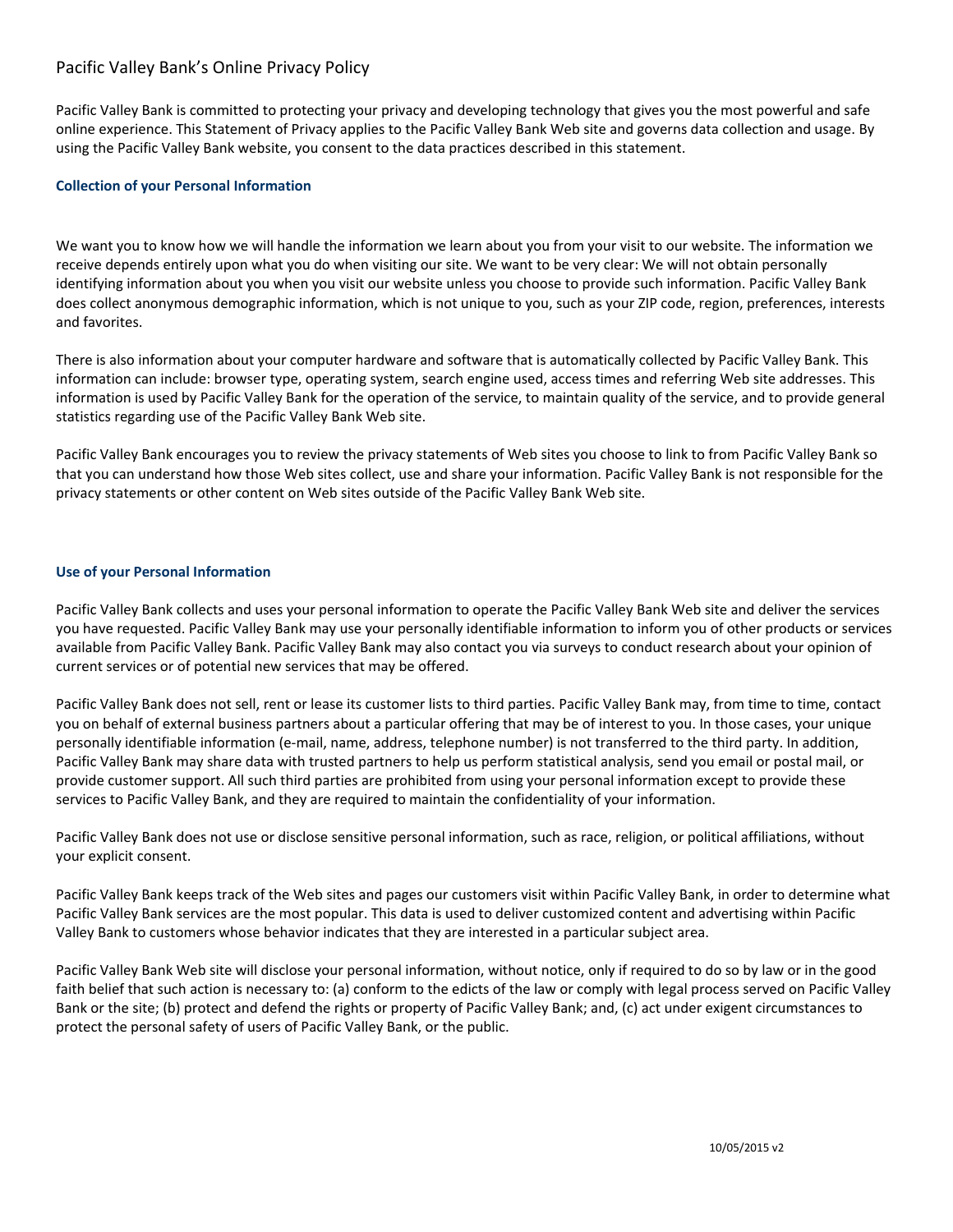#### **Use of Cookies**

The Pacific Valley Bank Web site does not use "cookies", but our trusted partners for services such as online banking use "cookies" in order to help you personalize your online experience. A cookie is a text file that is placed on your hard disk by a Web page server. Cookies cannot be used to run programs or deliver viruses to your computer. Cookies are uniquely assigned to you, and can only be read by a web server in the domain that issued the cookie to you.

One of the primary purposes of cookies is to provide a convenience feature to save you time. The purpose of a cookie is to tell the Web server that you have returned to a specific page. For example, if you personalize Pacific Valley Bank pages, or register with Pacific Valley Bank site or services, a cookie helps Pacific Valley Bank to recall your specific information on subsequent visits. This simplifies the process of recording your personal information, such as billing addresses, shipping addresses, and so on. When you return to the same Pacific Valley Bank Web site, the information you previously provided can be retrieved, so you can easily use the Pacific Valley Bank features that you customized.

You have the ability to accept or decline cookies. Most Web browsers automatically accept cookies, but you can usually modify your browser setting to decline cookies if you prefer. If you choose to decline cookies, you may not be able to fully experience the interactive features of the Pacific Valley Bank services or Web sites you visit.

## **Contact Information**

Pacific Valley Bank welcomes your comments regarding this Statement of Privacy. If you believe that Pacific Valley Bank has not adhered to this Statement, please contact Pacific Valley Bank at www.pacificvalleybank.com We will use commercially reasonable efforts to promptly determine and remedy the problem.

NOTE: Since we cannot control information on other Internet sites, we are not responsible for the content of sites that are linked to and from us.

Important Notice: We do not knowingly solicit data from children, and we do not knowingly market to children. We recognize that protecting children's identities and privacy online is important and that the responsibility to do so rests with both the online industry and with parents.

Pacific Valley Bank reserves the option to alter or amend this policy statement or any of the policies or procedures described above at any time and without prior notice. These principles and practices are for general guidance and do not constitute a contract and do not modify or amend any agreement we currently have with our customers.

If you visit our website and use the Contact Us function and your e-mail contains your name and address or other personally identifying information, you should know various Pacific Valley Bank employees could see your information. We retain and record this information for legal and regulatory reasons as well to better service your financial needs. We adhere to the following principles in handling the information you provide:

- We use your personally identifying information only for the purpose for which it is originally collected. If you make an inquiry or request a return correspondence from us, we may enter your information into one of our databases that we use for follow up and/or tracking purposes.
- We do not disclose your information to anyone outside of Pacific Valley Bank unless we are required by law to do so. Note: If you are sending e-mail to us, please be reminded that e-mail is not necessarily secure against interception and could be read by others outside of Pacific Valley Bank. If you are sending us information that is very sensitive or includes personal or confidential information, (such as your bank account number, a charge card or ATM number, social security number, or Personal Identification Number) you should send your correspondence to us via postal mail to Pacific Valley Bank, 422 Main Street, Salinas, CA 93901 or contact us at 831-422-5300.